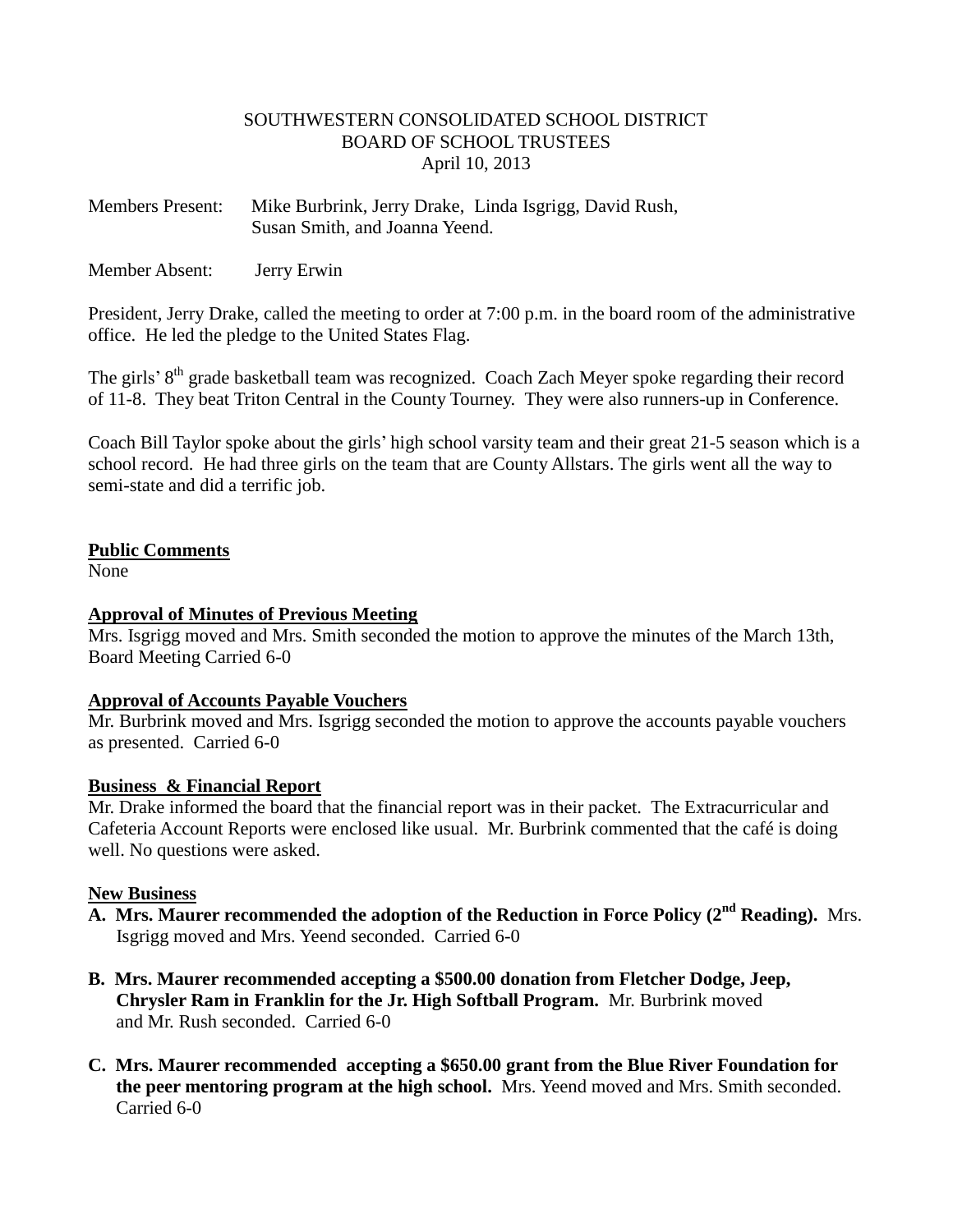- **D. Mrs. Maurer requested increasing the school lunch prices for 2013-14 school year to \$2.50 for elementary students and \$2.75 for jr./sr. high students. Mrs. Maurer said the the Department of Education is requesting a minimum of 10¢ increase.** Mr. Burbrink moved and Mr. Rush seconded. Carried 6-0
- **E. Mrs. Maurer recommended the addition of another year to the contracts of Curtis Chase, Joe Ralston, and Heather Noesges. She said that they are doing a wonderful job with the change in the evaluation and the compensation package.** Mrs. Isgrigg moved and Mrs. Yeend seconded. The Board members thanked the administration. Carried 6-0
- **F. Mrs. Maurer recommended decreasing the hours of aides, custodians, bus drivers, and cooks to a maximum of 29 hours per week beginning April 29, 2013 with the exception of the high school library aide, one special education aide in each building, the Food Service Director and the Head Custodian.** Mrs. Isgrigg moved and Mr. Rush seconded. Carried 6-0
- **G. Mrs. Maurer recommended that the Board table increasing the hourly rate of head cooks to \$10.40, regular cooks to \$10.10, and the Food Service Director to \$15.00 per hour beginning April 29, 2013.** This was tabled.
- **H. Mrs. Maurer recommended transferring the Food Service Director from an hourly position to a salaried position of \$22,500 per year beginning July 22, 2013.** Mrs. Yeend moved and Mr. Burbrink seconded. Carried 6-0
- **I. At the request of Mr. Stevens, Mrs. Maurer recommended a 10¢ increase per hour for custodian Jonnie Willey. This increase is based on her job performance.** Mrs. Isgrigg moved and Mr. Rush seconded. Carried 6-0

# **Other**

**Mrs. Maurer recommended that summer school be held for the three students that did not pass I-Read. It would be held from June 4 – June 14th (nine days).** Mr. Burbrink moved and Mrs. Yeend seconded. Carried 6-0

# **Reports and Presentations**

Mrs. Noesges, elementary school principal, said that they are getting back into the swing of things after the 2 week break. The murals in the cafeteria are done. The entryway is almost finished. She congratulated the Student Council for being named an Honor Council. Important dates: April 18<sup>th</sup> is Grandparents Day at 6 p.m.; April 29<sup>th</sup> is when ISTEP Testing begins and May 10<sup>th</sup> is the elementary play. The current enrollment is 342 and the attendance rate is 96.43%. The elementary still has 32 kids with perfect attendance.

Mr. Chase, high school principal, thanked the Board for the contract extension. He complemented the high school teachers on the great job they are doing. He also mentioned that his father, a math teacher for 38 years, visited the high school and was very enthused with what he saw there. The teachers are doing well meeting the Rise rubric and using technology